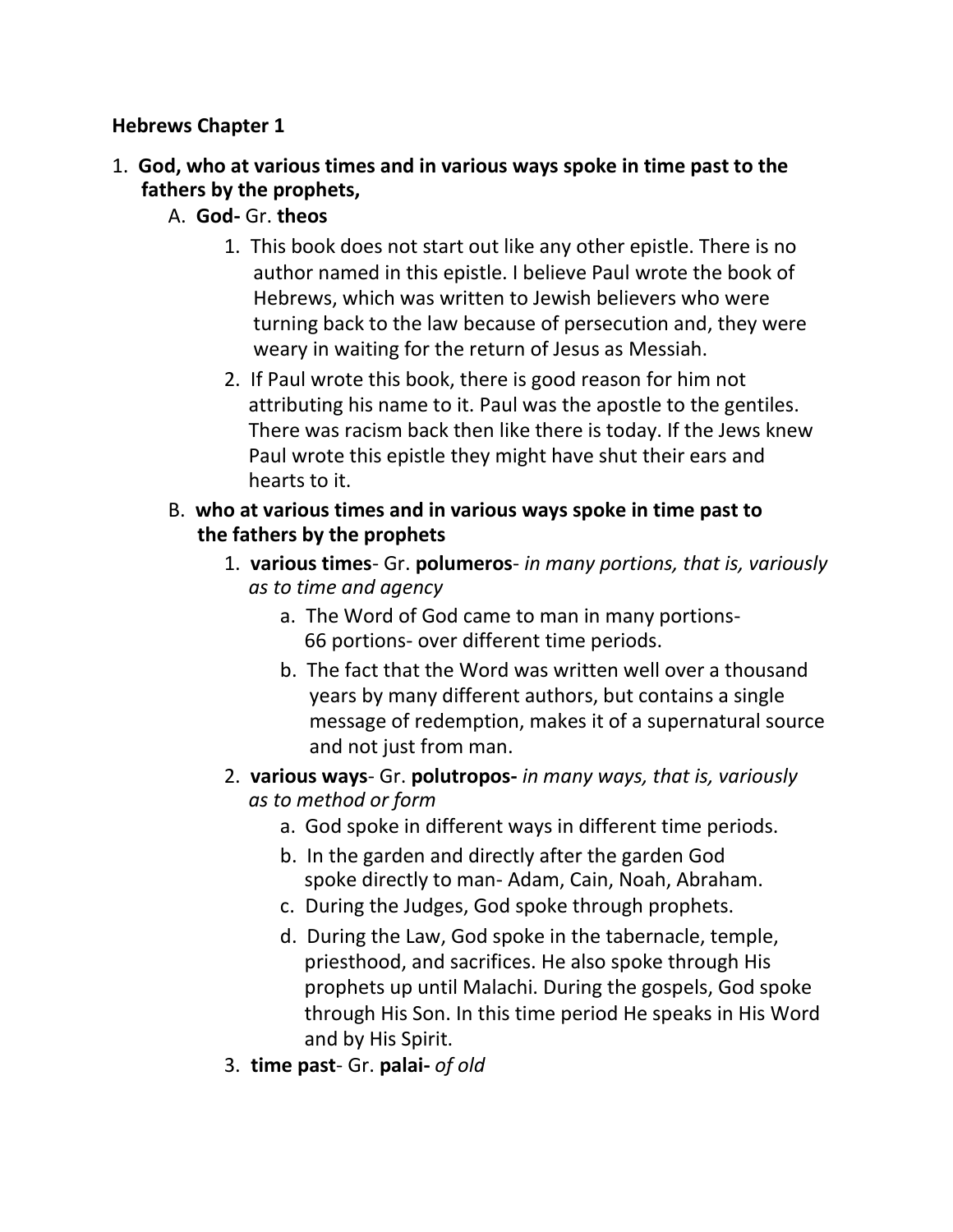- 4. **prophets** Gr. **prophetes-** *a foreteller ("prophet"); by analogy, an inspired speaker*
- 2. **has in these last days spoken to us by** *His* **Son, whom He has appointed heir of all things, through whom also He made the worlds;**
	- A. **has in these last days spoken to us by His Son,**
		- 1. **last days** Gr. **eschatos hemera** *we get the word eschatology from this.*
			- a. The last days began on the day of Pentecost. Acts 2:17
			- b. The writer of Hebrews says, in **THESE** last days. This book was written almost 2000 years ago!
			- c. We are near the end of the last days.
		- 2. **by His Son**
			- a. The law came by Moses, but grace and truth came by Jesus Christ. John 1:17 Jesus came and introduced the gospel [good news] to man.

# B. **whom He has appointed heir of all things,**

- 1. **appointed** Gr. **tithemi-** *to set, put, place, to put down, lay down, to set, fix establish*
- 2. **heir** Gr. **kleronomos** *one who has acquired or obtained the portion allotted to him*
- 3. **all things**
	- a. Jesus is the heir of all things. John 16:15 We must know that we are joint heirs with Christ. That makes us heirs of all things! 1 Cor. 3:21-22, 2 Cor. 6:10, 2 Cor. 9:8, Eph. 1:3, 1 Tim. 6:17, 2 Pet. 1:3, Rev. 21:7

## C. **through whom also He made the worlds**

- 1. **made** Gr. **poieo** *to make ready, to prepare*
- 2. **worlds-** Gr. **aion** *the ages, time periods*
	- a. There have been and will be different time periods. Jesus made these time periods. Many refer to these time periods as dispensations. The different time periods found in the Word of God correlate to different covenants God made with man. Ex. *Edenic covenant, Noahic covenant, Abrahamic covenant, Mosaic Covenant, New Covenant.*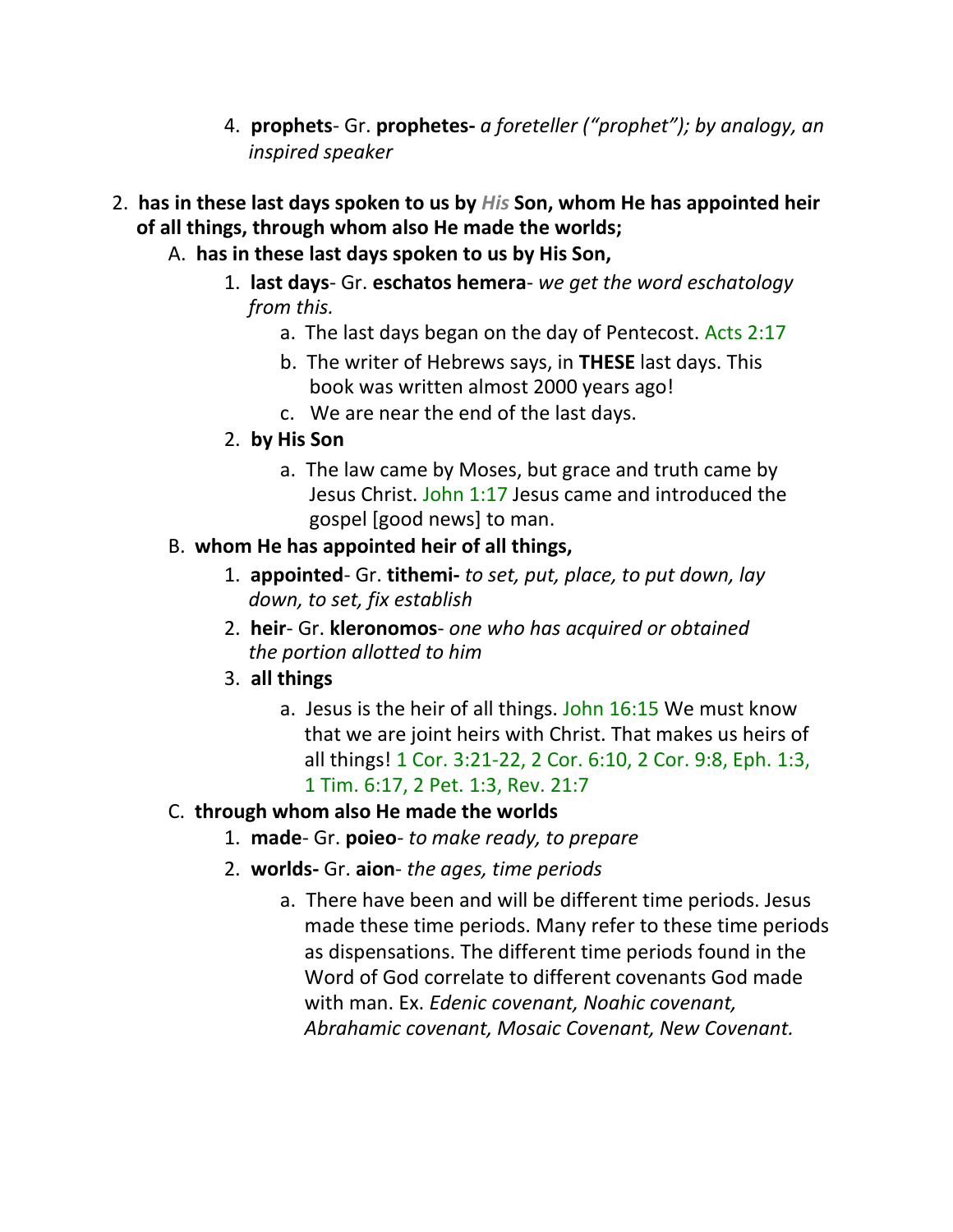- 3. **who being the brightness of** *His* **glory and the express image of His person, and upholding all things by the word of His power, when He had by Himself purged our sins, sat down at the right hand of the Majesty on high,**
	- A. **who being the brightness of His glory and the express image of His person,**
		- 1. **brightness** Gr. **apaugasma** *reflected brightness; shining forth, of a light coming from a luminous body; out-raying*
			- a. Jesus is the reflected brightness of the Father. He is the outshining of the Father. 2 Cor. 4:6
		- 2. **of His glory** doxa- *opinion, judgment, view splendor, brightness; magnificence, excellence, preeminence, dignity, grace, most glorious condition, most exalted state*
			- a. We saw that God declared His glory to Moses in Exodus 34:6. He declared His glory with the attributes of His mercy, goodness, and grace!
			- b. Jesus is the outshining of God's glory- His mercy, goodness, and grace.
		- 3. **express image** Gr. **character** *the instrument used for engraving or carving; the mark stamped upon that instrument or wrought out on it; a mark or figure burned in or stamped on, an impression, the exact expression (the image) of any person or thing, marked likeness, precise reproduction in every respect, i.e. facsimile*
			- a. Jesus first is the instrument used for engraving the nature of God in the earth. Man was created in the image of God. Jesus was the agent God used in creating that image.
			- b. Secondly, Jesus was the mark that God stamped into the earth in His incarnation. To see Jesus was to see the Father. The very nature, activity, and words of Jesus were the exact stamping of the Father. John 14:9
		- 4. **person** Gr. **hupostasis** *a setting or placing under that which has foundation, is firm; that which has actual existence the substantial quality, nature, of a person or thing*
			- a. Jesus was and is the exact image of God's nature and existence. 2 Cor. 4:4, Col. 1:15
	- B. **and upholding all things by the word of His power,**
		- 1. **upholding** Gr. **phero-** *to move by bearing; move or, to be conveyed or borne, with the suggestion of force or speed to bear up, i.e. uphold (keep from falling); to bring, bring to, bring forward*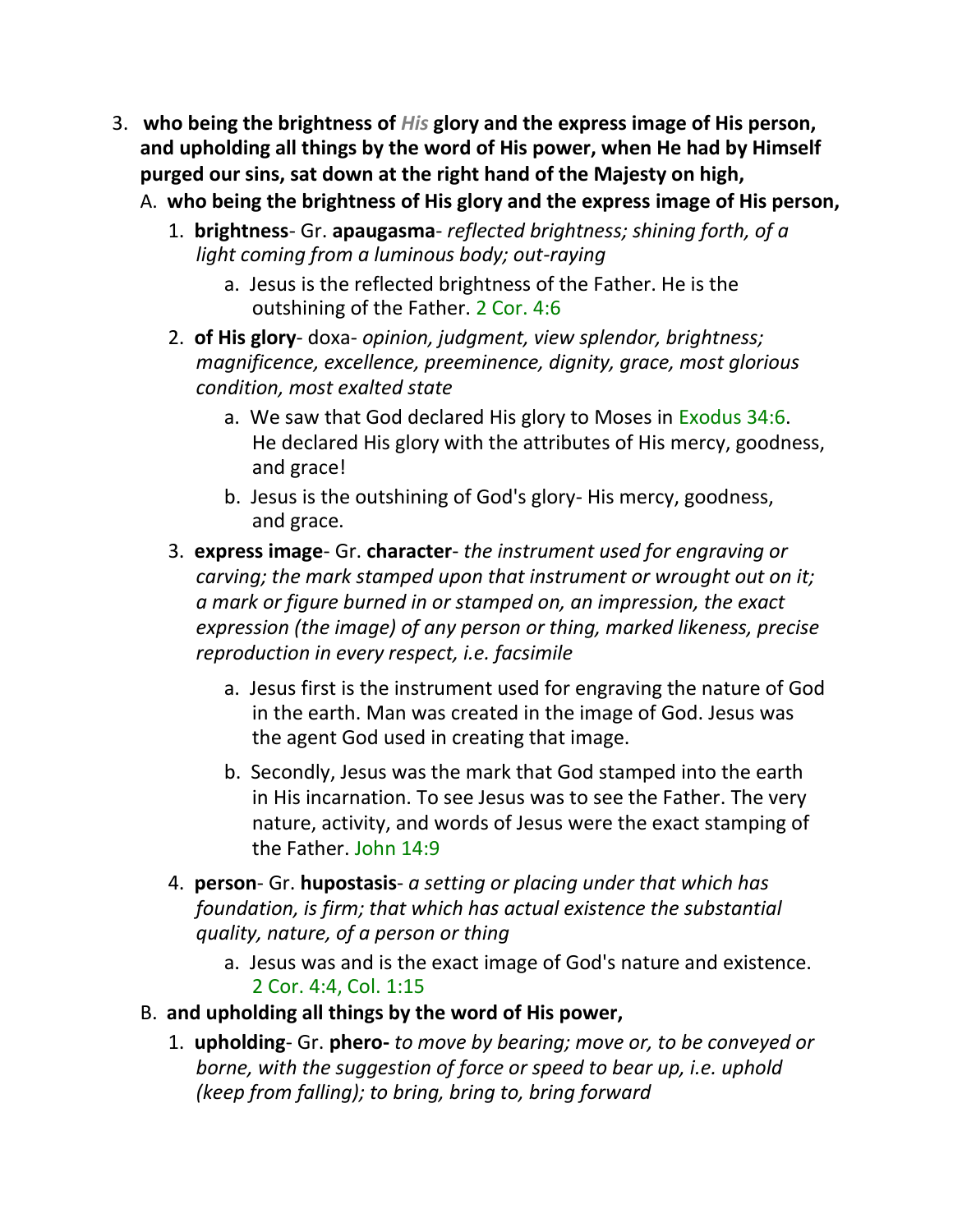a. Jesus carries everything and also holds everything together. Col. 1:17

## 2. **all things**

- a. He both is heir of all things and upholds all things and carries them forward.
- b. Jesus upholds all things that have been given to us. We do not have to uphold or carry forward the things that have been given to us. They are kept safe, and in active availability for us by Jesus! Jesus also carries them forward for us as we move through our life by faith.

# 3. **word**- Gr. **rhema**- *the spoken word*

- a. In creating, God repeatedly said...
- b. The saying of God is Jesus. Jesus is the Word of God. Through His Word, God created the world and all that is in it.
- 4. **of His power** Gr. **dunamis** *strength power, ability; inherent power, power residing in a thing by virtue of its nature, or which a person or thing exerts and puts forth*
	- a. Many scientists today are proposing that the building blocks of the universe are vibrating strands. If this is the case, then what do you think are causing them to vibrate? It is the spoken Words of God!
	- b. Since the spoken Word has this power, then we should be speaking God's Word over our situations, life, and the lives of others! Ecc. 8:4

# C. **when He had by Himself purged our sins, sat down at the right hand of the Majesty on high.**

# 1. **He had by Himself**

- a. He had no help in doing this. We could not help God at all in redemption. Christ performed redemption for us alone. Heb. 7:27, Heb. 9:12, Heb. 9:26
- b. This is seen in the type of the first altar God commanded to be built. It had to be made of stones uncut by man. Man was not allowed to touch it or work on it. Ex. 20:24-25 This speaks to the fact that Jesus by Himself purged our sins!
- 2. **purged-** Gr. **poieo katharismos** *made a cleansing of*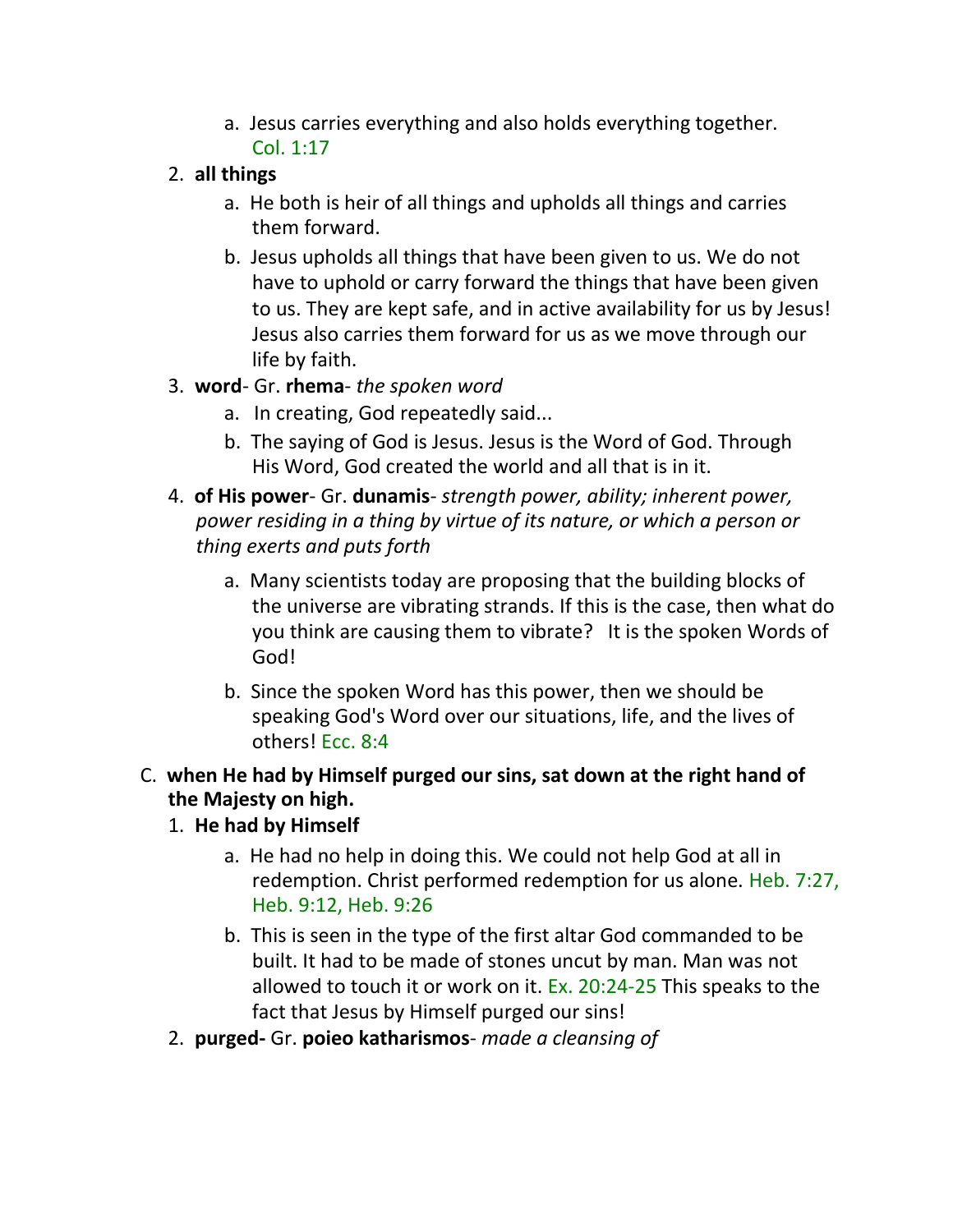- 3. **sins** Gr. **harmartia** *to miss the mark to be without a share in; to err, be mistaken; to miss or wander from the path of uprightness and honor, to do or go wrong; that which is done wrong, sin, an offence, a violation of the divine law in thought or in act*
- 4. **sat down** Gr. **kathizo** *to sit down; to have fixed one's abode; to settle, settle down*
	- a. In the Old Testament, the priests never sat down because their job never was completed. There had to be a continuance of sacrifices that had to be made. Out of the various pieces of furniture in the tabernacle and later in the temple, none of them was a chair!
	- b. Jesus sat down because His sacrificial work was done by His one all sufficient sacrifice and offering of His blood to God in our behalf. Heb. 8:1, Heb. 10:12, Heb. 12:2, Ps. 110:1, Mark 16:19
- 5. **right hand** Gr. **dexios** *the right hand; a place of honor or authority*
	- a. If you wanted to show a person honor, dignity, and glory, or bestow authority upon them, you sat them at your right hand. Jesus was sat at God's right hand.
	- b. We also have been seated with Christ, at God's right hand. He has given us to share in the honor, dignity, glory, and authority of Jesus! Eph. 2:6
- 6. **Majesty** Gr. **megalosune** *greatness*, t*hat is, (figuratively) divinity (often God himself)*

# 4. **having become so much better than the angels, as He has by inheritance obtained a more excellent name than they.**

- A. **having become so much better than the angels,**
	- 1. **having become** Gr. **ginomai** *to come into being*
		- a. This refers to the humanity of Jesus that has been glorified. We also will be glorified and stand in a much better position than the angels. We will actually judge the angels! 1 Cor. 6:3
		- b. In the order of creation, man was created on a higher plane than angels, right under God. [Ps. 8:5- angels is a bad translation. The Hebrew word is **Elohim**- *God*] However, when Adam fell, man became lower than angels.
		- c. The second member of the Godhead became flesh and through the death of his flesh, He was raised up to the right hand of God,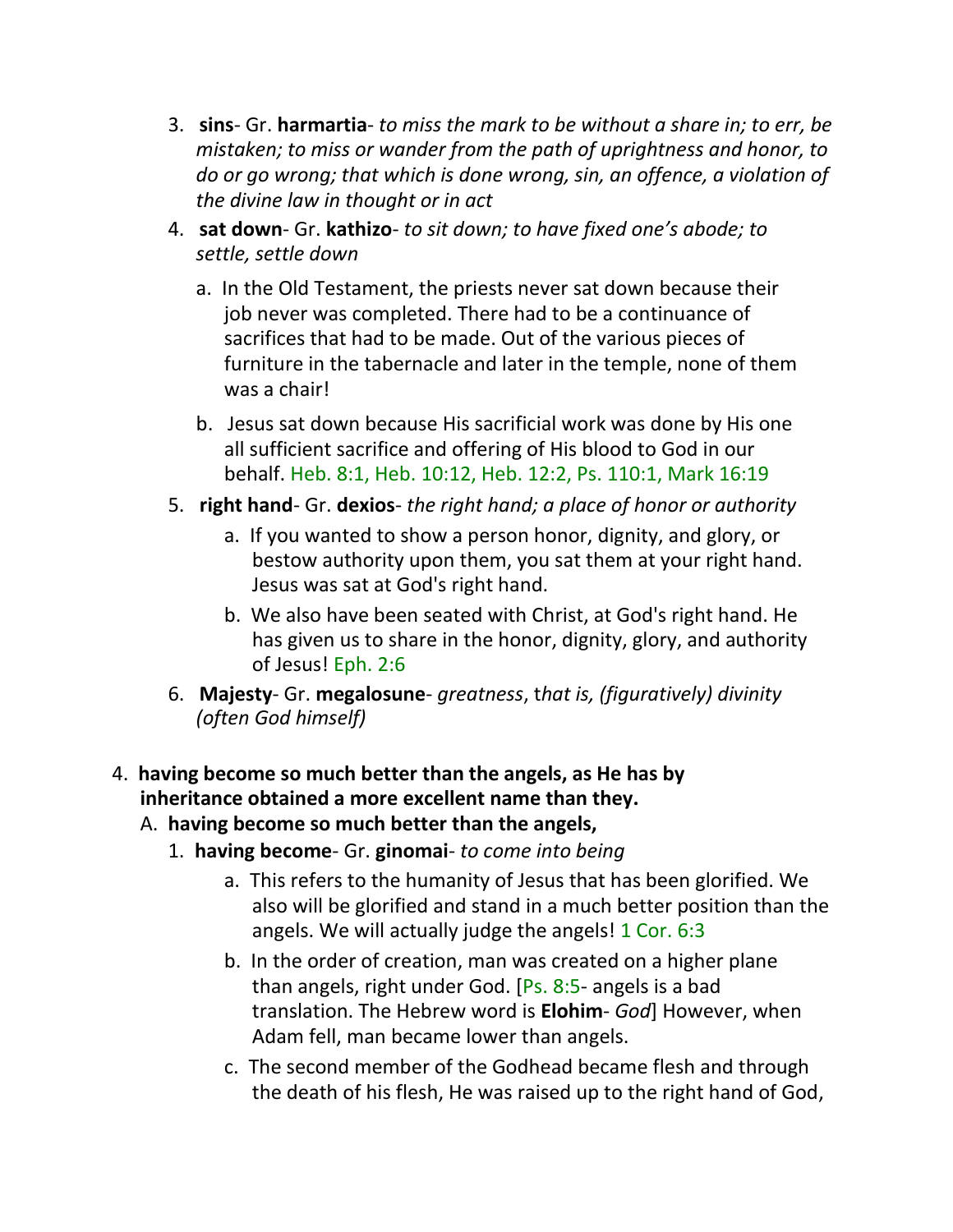far above angels. We were raised up with him and we were made to sit with Him! Eph. 2:6 Angels are now servants sent to serve us who are heirs of salvation. Heb. 1:14

- 2. **much better**
	- a. This is the theme of the book of Hebrews. In this book we will see that Jesus Christ is better than angels, than Moses, than the old priesthood, than the law, and better than the sacrifices.
- 3. **angels** Gr. **aggelos** *messengers*
	- a. The Jews had elevated angels to a place of veneration. Angels were involved with the giving of the Law. Acts 7:53, Gal. 3:19 Some had even attributed Jesus to be not a man but an angel from God.
- B. **as He has by inheritance obtained a more excellent name than they**
	- 1. **inheritance obtained** Gr. **kleronomeo** *to receive the portion assigned to one, receive an allotted portion, receive as one's own or as a possession*
		- a. An inheritance passes on to a son by birth. Angels were created, not born of God.
		- b. Jesus was born of the Father through a virgin. As God's firstborn Jesus is the inheritor of all of His Father's estate and goods. We are born again in Him. We are the church of the firstborn! Heb.12:23 We share in Jesus' inheritance by birth and by being in Him, the firstborn.
	- 2. **more excellent** Gr. **diaphoros** *different, varying in kind; excellent, surpassing*
	- 3. **name-** Gr. **onoma** *the name is used for everything which the name covers, everything the thought or feeling of which is aroused in the mind by mentioning, hearing, remembering, the name, i.e. for one's rank, authority, interests, pleasure, command, excellences, deeds etc.*
		- a. The name "Son".
		- b. The angles were collectively called the sons of God in the Old Testament, but no one angel was called a or the Son individually. Job 1:6
	- 4. In Christ we have been given the name of son. Under the law you are only a servant. In the New Covenant we enter into sonship. 1 John 3:2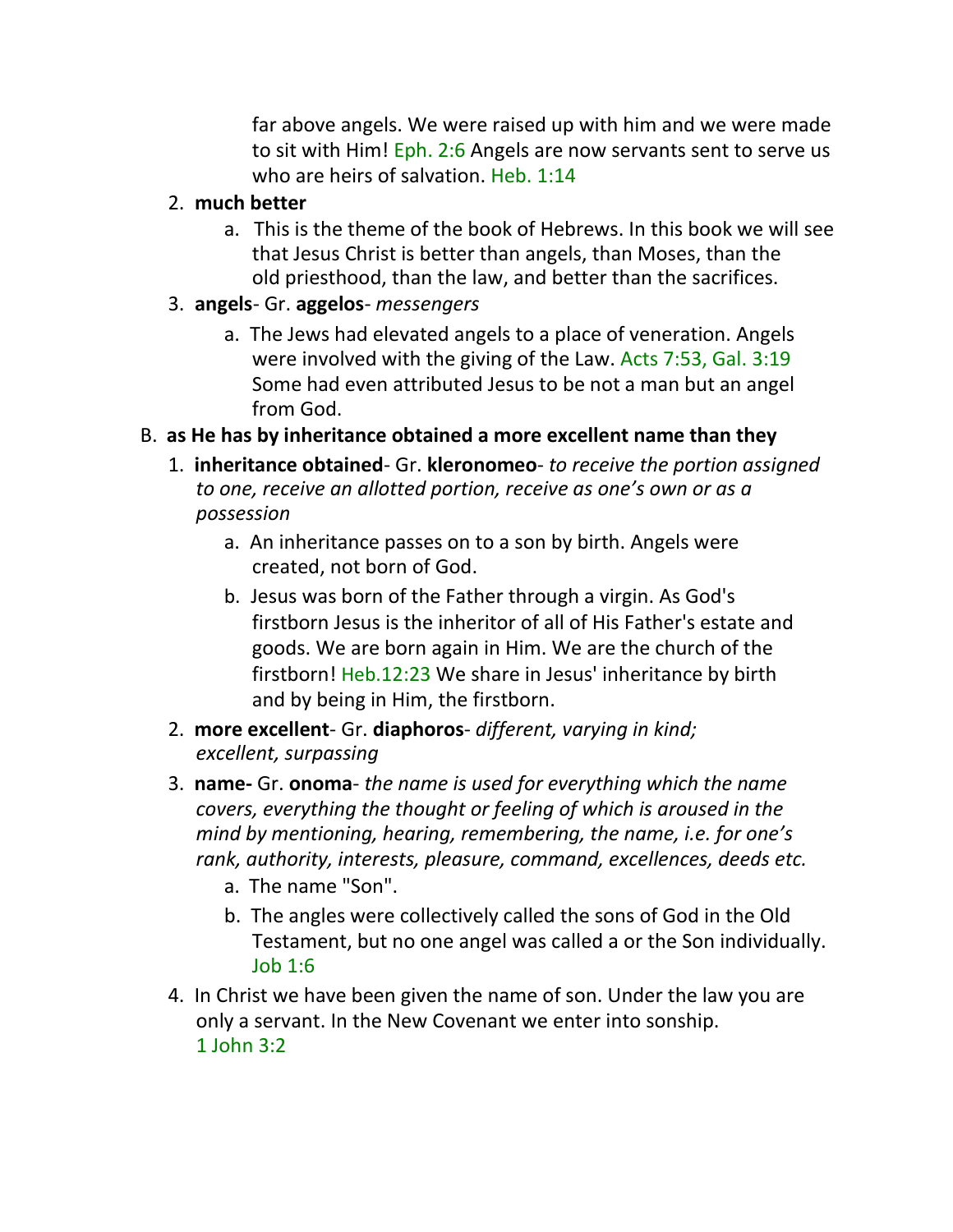5. **For to which of the angels did He ever say: "YOU ARE MY SON, TODAY I HAVE BEGOTTEN YOU"? And again: "I WILL BE TO HIM A FATHER, AND HE SHALL BE TO ME A SON"?**

## A. **For to which of the angels did He ever say:**

- 1. No one angel was called a son of God, even though they were referred to collectively as the sons of God.
- 2. Israel was called God's son, but no individual Jew was called a son of God in the Old Testament. Ex. 4:22

## B. Y**ou are my Son**

- 1. **Son-** Gr. **huios** *a mature son who has the right to the family name and resources.*
	- a. Christ was God's Son from eternity. God gave his Son. Is. 9:6

# C. **today I have begotten you**

- 1. **today-** Gr. **semeron** *this very day*
	- a. That night in the manger.
- 2. **begotten you** Gr. **gennao** *to be born*
	- a. This speaks of the humanity of Jesus.
	- b. This is the first time an individual human was called God's Son.

# D. **and again, I will be to Him a father**

- 1. **and again**
	- a. This is another scriptural reference to make a point, but also that Jesus was declared to be God's son in the manger, but also that He was declared God's son again by the resurrection from the dead. Ps. 2:7

## E. **and He shall be to me a son**

- 1. **shall be**
	- a. speaking of his humanity

## 6. **But when He again brings the firstborn into the world, He says: "LET ALL THE ANGELS OF GOD WORSHIP HIM."**

# A. **But when He again brings the firstborn into the world**

- 1. **again brings**
	- a. When God first brought Jesus into the world, the angels worshipped Him. Luke 2:13-14
	- b. When God brought Jesus again into the world after the resurrection, He was received up into a cloud of angels and was worshipped by them. Acts 1:9, Dan. 7:10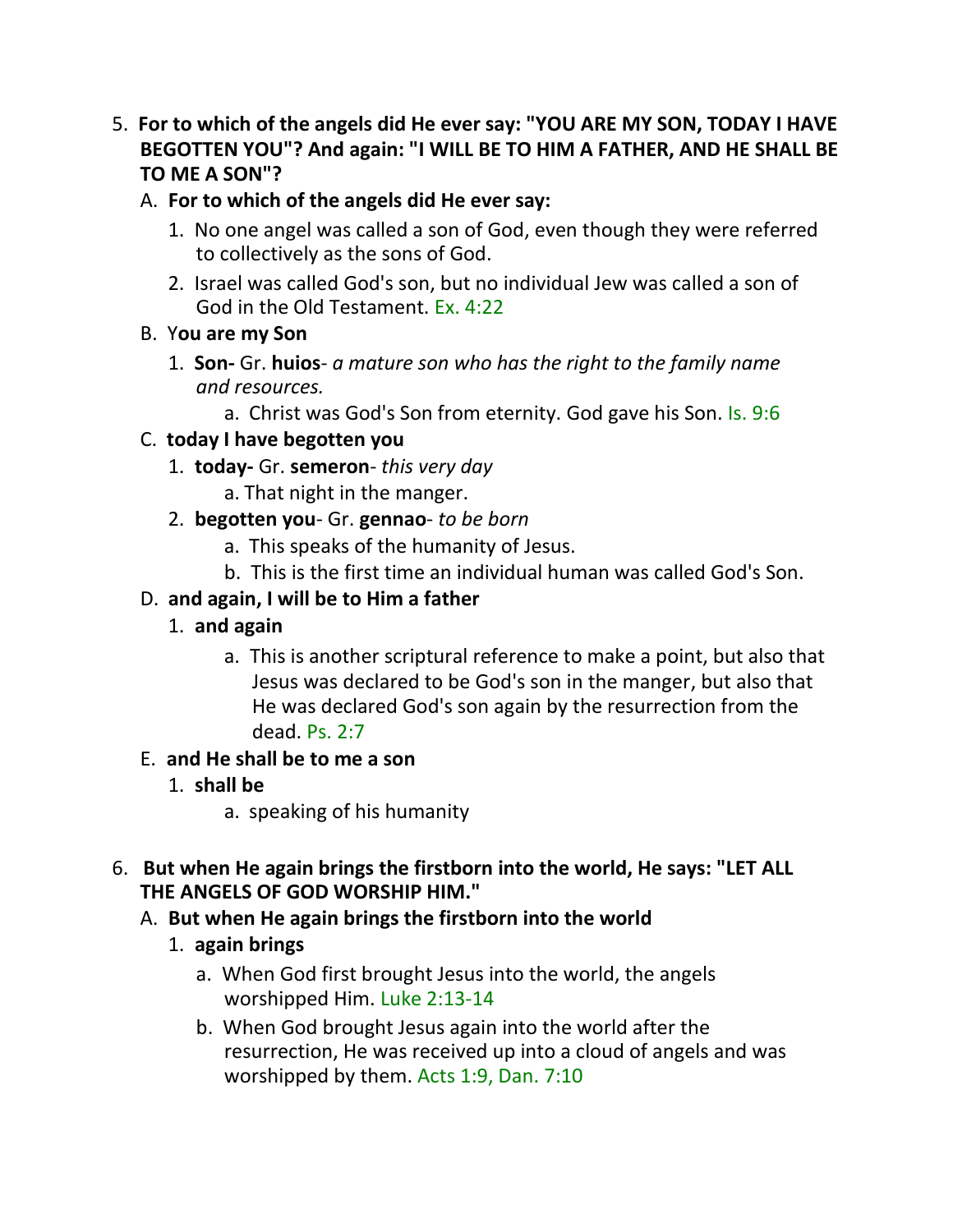- 2**. the firstborn-** Gr. **prototokos-** *first in existence and priority*
	- a. Christ was eternally the firstborn of God. He was eternally begotten of the Father. *Nicene Creed*
	- b. He is the firstborn of all creation in the fact that Jesus is the first of all of creation to be glorified in resurrection. All humans and even creation itself still await the resurrection and glorification.
- 3. **world** Gr. **oikoumene** *the inhabited earth*

## B. **He says: Let all the angels of God worship Him.**

- 1. **He says-** God
- 2. **Let all the angels of God**
	- a. The angels are commanded to worship Jesus.
- 3. **worship Him**
	- a. This is taken from Deut. 32:43 of the Septuagint translation.
	- b. Clearly worship is only permitted to be given to God. Jesus Christ is both man and God**. It is recorded in the gospels that Jesus received worship eleven different times during His earthly ministry** and He now is the glorified God-Man and receives worship.
- 7. **And of the angels He says: "WHO MAKES HIS ANGELS SPIRITS AND HIS MINISTERS A FLAME OF FIRE."**
	- A. **And of the angels He says:**

# 1. Ps. 104:4

- B. **Who makes His angels spirits and His ministers a flame of fire.**
	- 1. **makes** Gr. **poieo**
		- a. Notice that angels are made. Christ was not created in His deity. He always existed. His humanity however was made.
	- 2**. spirits** Gr. **pneuma** *winds or spirits*
	- 3**. ministers** Gr. **leitourgos** *a minister, servant of one busied with holy things*
		- a. This Greek word was used of those who minister in the temple. We are now the temple of God! 1 Cor. 3:16 The angels are ministers to God's temple- the church. Heb. 1:14
	- 4**. flame of fire** Gr. **phlox pur**
		- a. 2Ki 2:11, 2Ki 6:17, Ezek. 1:13-14, Dan. 7:10
		- b. Wind and fire are two of the elements of the earth. Paul talks about the rudimentary elements of the Earth in Galatians. Many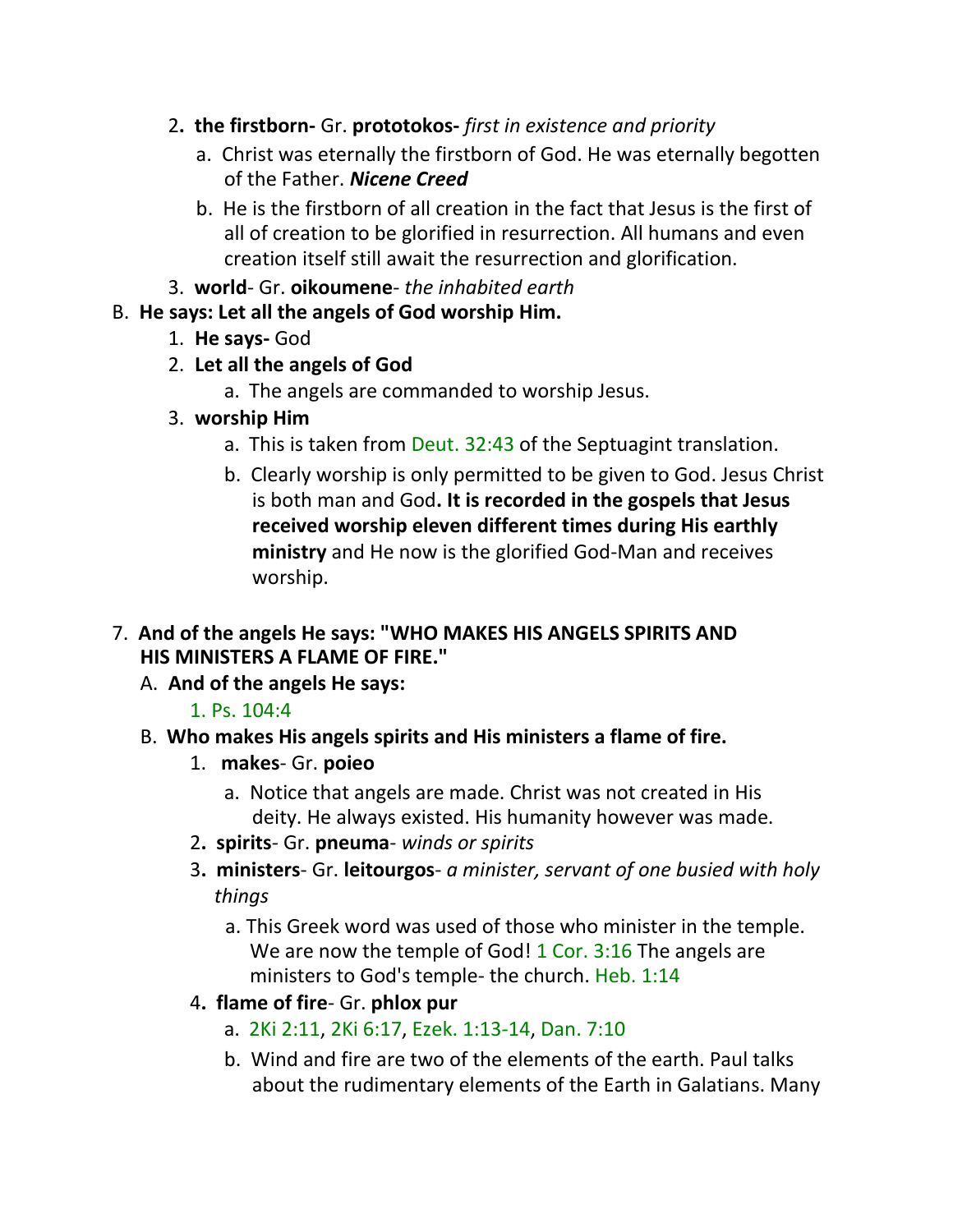people worshipped fire, wind, and angels. Jesus is greater than all the elements of the earth and heavens and angels.

- 8. **But to the Son He says: "YOUR THRONE, O GOD, IS FOREVER AND EVER; A SCEPTER OF RIGHTEOUSNESS IS THE SCEPTER OF YOUR KINGDOM.**
	- A. **But to the Son He says:**
		- 1. Ps. 45:6-7
		- 2. This is God the Father speaking to His Son.
	- B. **Your throne-** Gr. **thronos** *a throne seat*
		- 1. That throne is in heaven beside the Father, and soon will be in Jerusalem over the earth.
	- C. **O God-** Gr. **theos**
		- 1. Jesus is God! Heb 3:3-4, Isa 7:14, Isa 9:6-7, Joh 1:1, Joh 10:30, Joh 10:33, Joh 20:28; Rom 9:5; 1Ti 3:16; Tit 2:13-14; 1Jo 5:20
		- 2. All cults and/or religions will deny one or more of these truths. All three are necessary for salvation.
			- a. The deity of Jesus
			- b. The humanity of Christ
			- c. Salvation through grace alone through faith alone
	- D. **Is forever and ever;**
		- 1. This is because He is God.
	- E. **A scepter of righteousness is the scepter of your kingdom**
		- 1. **scepter of righteousness**
			- a. Jesus reigns through righteousness and so do we! Rom. 5:17
		- 2. **scepter of your kingdom**
			- a. Jesus will rule the nations with a rod [scepter] of iron. Rev. 2:27 Jesus' righteousness is not weak or pliable. It is hard as iron and will crush all opposition.
- 9. **YOU HAVE LOVED RIGHTEOUSNESS AND HATED LAWLESSNESS; THEREFORE GOD, YOUR GOD, HAS ANOINTED YOU WITH THE OIL OF GLADNESS MORE THAN YOUR COMPANIONS."**
	- A. **You have loved righteousness and hated lawlessness, [**Ps. 45:7**]**
		- 1. **loved righteousness**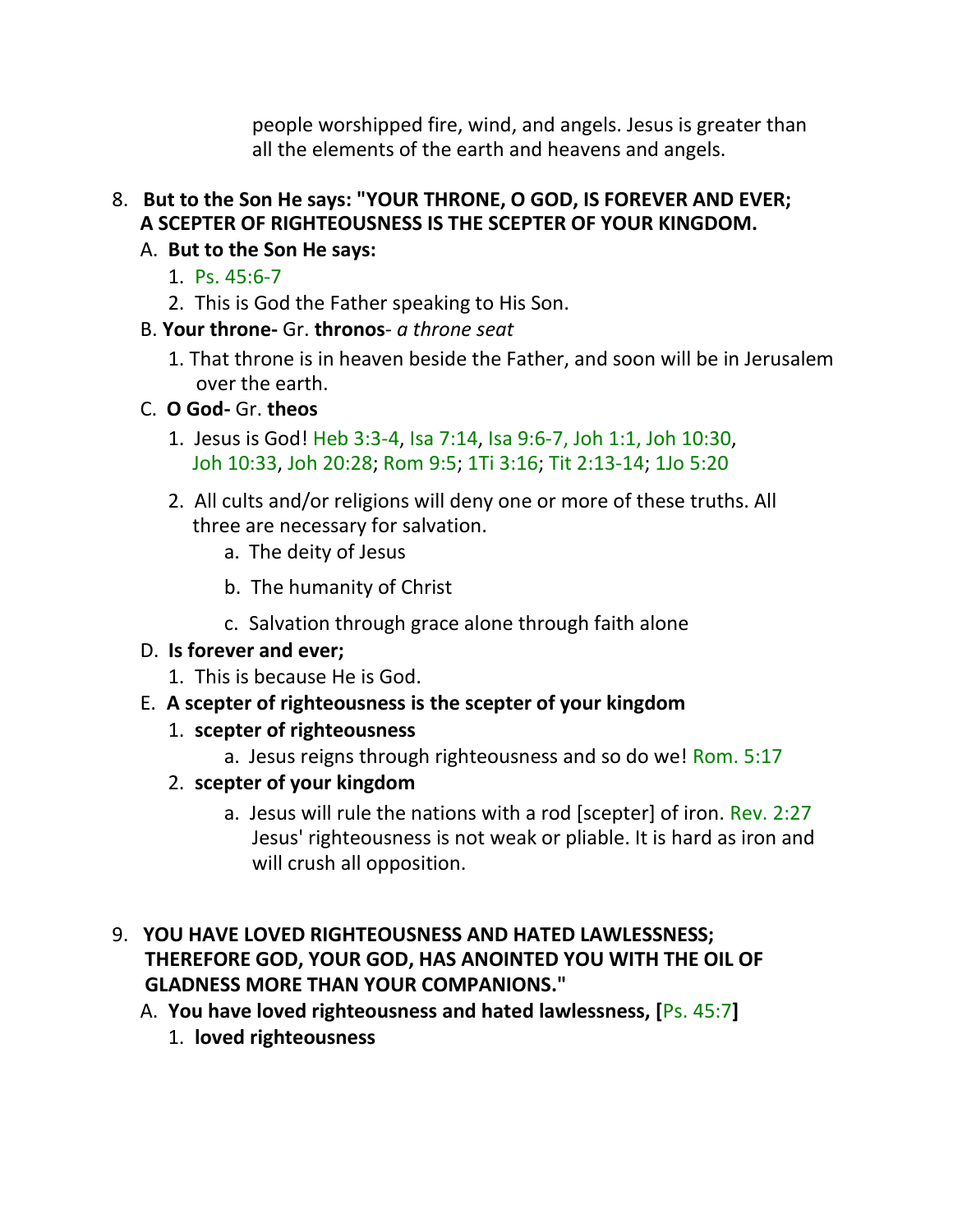- a. There is a proper love/hate relationship we need for a healthy Christian life. We need to love righteousness and hate lawlessness. Amos 5:15, Rom. 12:9
- b. We are made righteous by grace through faith. We need to love that! However, we are also called to hate lawlessness. Prov. 8:13
- 2. **hated lawlessness-** Gr. **anomia** *no law or against law*
	- a. We are not made righteous by observance to the law. However, many after being made righteous are against the law or any laws! This is called lawlessness. We are to hate lawlessness. Christians are not called to live lawless. We are called to live by higher laws than the laws of Moses. We are called to live by the laws of love, faith, and the Spirit of life in Christ Jesus. John 13:34, Rom. 3:27, Rom. 8:2

# B. **therefore God,**

1. Jesus is God as we have seen.

# C. **your God,**

1. God the Father

# D. **has anointed you with the oil of gladness more than your companions**

- 1. **anointed** Gr. **chrio**
- 2. **oil** Gr. **elaion-** *olive oil*
	- a. Ps. 23:5
- 3. **gladness** Gr. **agalliasis** *exultation, extreme joy, gladness* a. Is. 61:3
- 4. **companions** Gr. **metochos** *sharing in, partaking; a partner (in a work, office, dignity)*
	- a. Jesus is the gladdest person in the universe! He has an anointing of gladness on Him all the time.
	- b. Notice, it says that Jesus is anointed with the oil of gladness ABOVE all his companions. This means that we have been given that same anointing of gladness. All the realities of God are appropriated by acknowledgement and action of faith.
	- c. Confess today that you have been anointed with the oil of gladness! It will dispel darkness and drive out depression. Is. 61:3 Glad people smile, laugh, and sing. Go ahead and do it!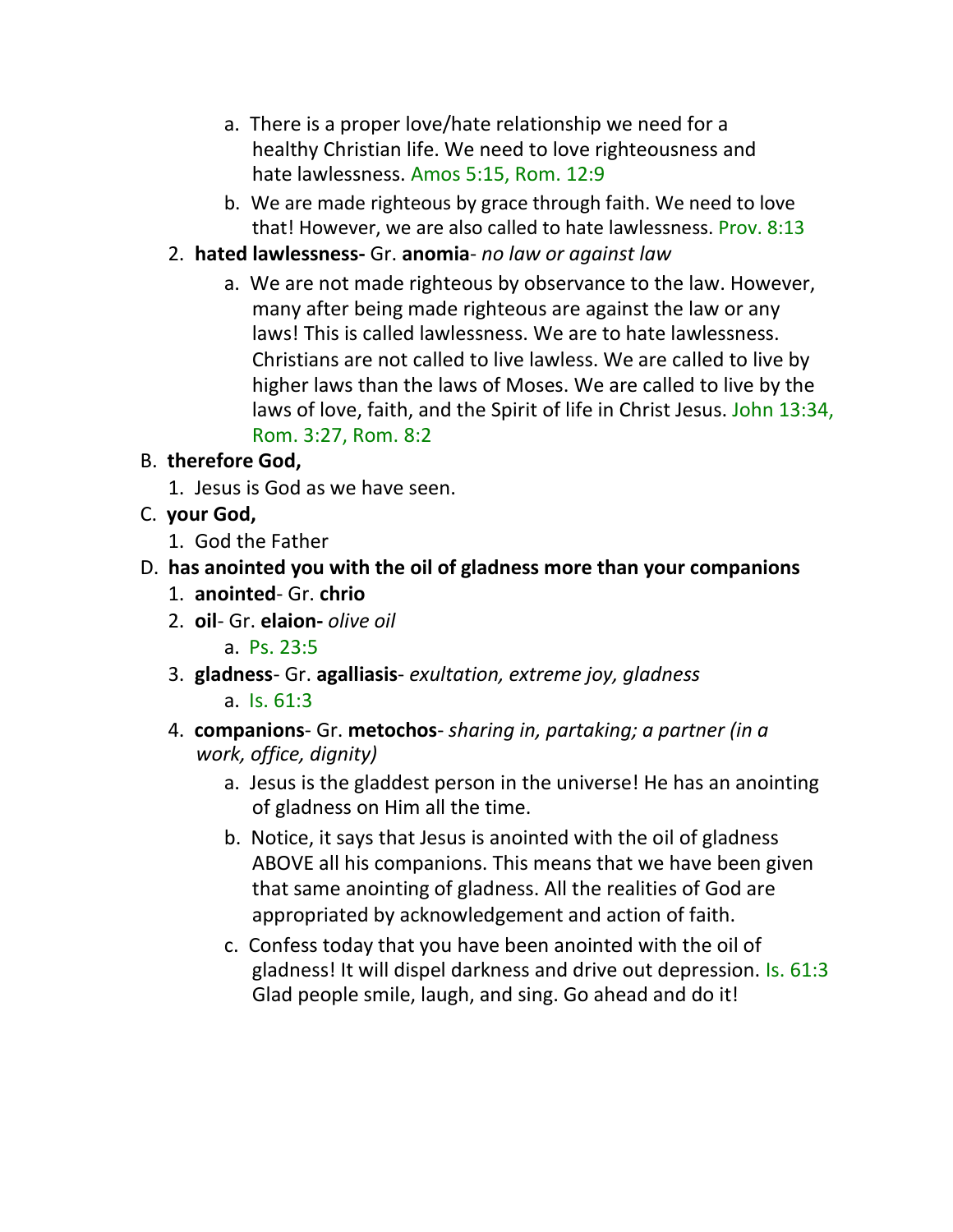# 10. **And: "YOU, LORD, IN THE BEGINNING LAID THE FOUNDATION OF THE EARTH, AND THE HEAVENS ARE THE WORK OF YOUR HANDS.**

- A. **And: You Lord,** [Ps. 102:25-27]
- 1. **Lord** Gr. **kurios** *the possessor and disposer of a thing; the owner; one who has control of the person, the master, this title is given to: God, the Messiah*  a. This is still God the Father speaking to His Son.

#### B. **in the beginning laid the foundation of the earth,**

- 1. **in the beginning** Gr. **arche** *beginning, origin*
	- a. This is Genesis 1:1- *In the beginning*..
	- b. Jesus is called Lord [Gr. Kurios], which is the translation of Jehovah in the Septuagint [Greek] translation of the Old Testament.
	- c. Christ created all things- John 1:3, Col. 1:16, Heb. 1:2
- 2. **laid the foundation** Gr. **themelioo** *to lay the foundation, to found; to make stable, establish*
- 3. **earth** Gr. **ge**

#### C. **and the heavens are the work of your hands**

- 1. **heavens ouranos**
	- a. There are three heavens: 1] The atmosphere 2] space 3] the abode of God-Paradise, heaven
- 2. **work** Gr. **ergon**
- 3. **hands-** Gr. **cheir**
	- a. The span of the universe fits in His hand! Is. 40:12 If the universe fits into the hand of God then I believe God can handle your "little" problem brother or sister!
	- b. If God worked with His hands, don't you think it is good to work with yours! Work is a blessing, not a curse. If it were a curse God would have not done it Himself!
	- c. We see in this chapter that Christ is better than angels. We also see that He is greater than the earth and the heavens.

## 11. **THEY WILL PERISH, BUT YOU REMAIN; AND THEY WILL ALL GROW OLD LIKE A GARMENT;**

1. **perish-** Gr. **apollumi**- *to destroy; to put out of the way entirely, abolish, put an end to ruin; render useless; to perish, to be lost, ruined*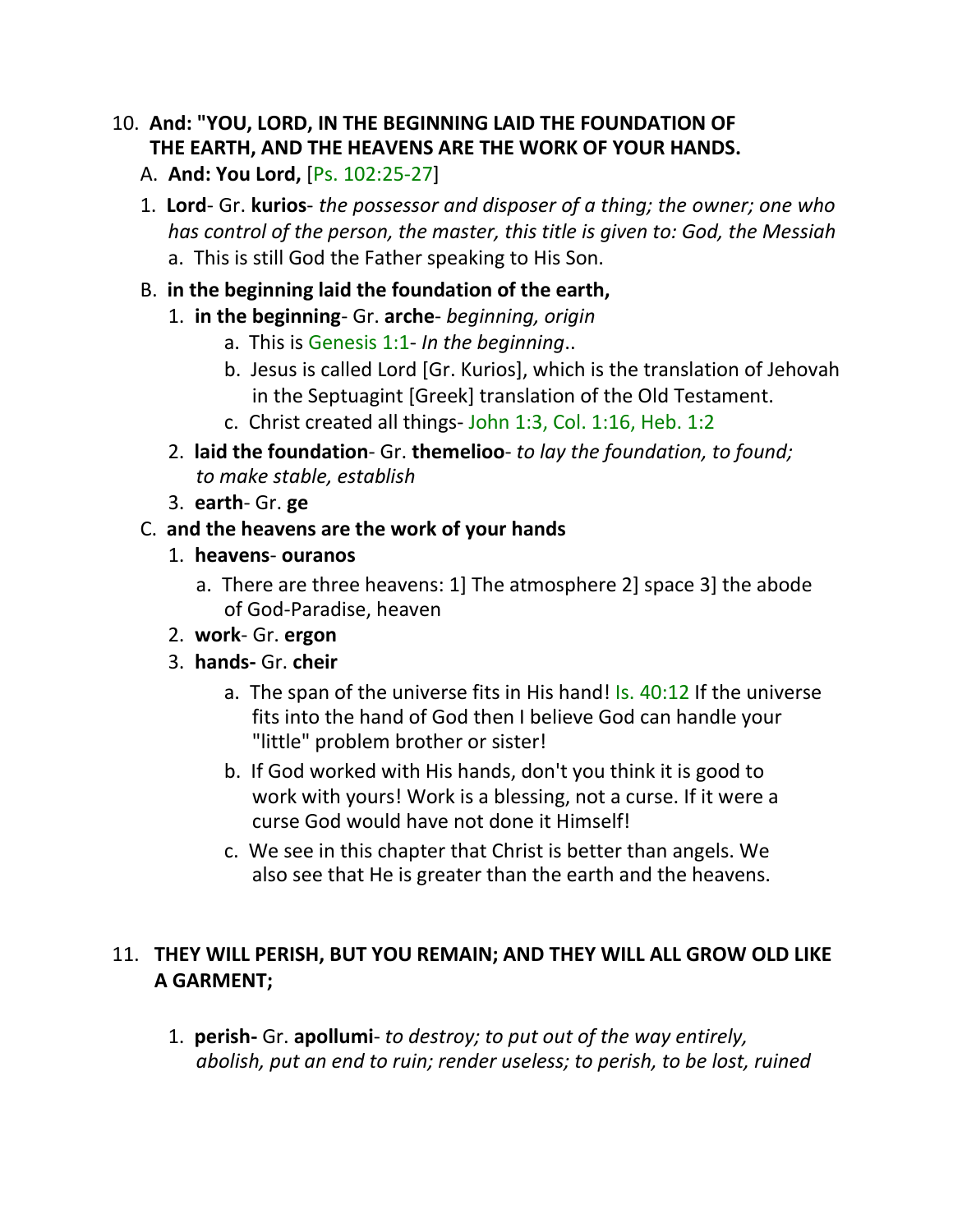a. This present earth with its atmosphere will be burnt up with intense fire. 2 Pet. 3:10, 12

#### B. **but you remain;**

- 1. **remain** Gr. **diameno** *to stay permanently, remain permanently, continue*
	- a. The Word of God remains forever. 1 Peter 1:25
- C. **and they will grow old like a garment**
	- 1. **grow old** Gr. **palaioo** *to make ancient or old; used of things worn out by time and use; to declare a thing to be old and so about to be abrogated* a. Is. 34:4
	- 2. **garment** Gr. **himition** *a garment (of any sort); the upper garment, the cloak or mantle*
		- a. The atmosphere around the earth is like a blanket to the earth. It is being worn out and one day will be changed. It will not be removed due to pollution. It will be removed by the fire of God!

#### 12. **LIKE A CLOAK YOU WILL FOLD THEM UP, AND THEY WILL BE CHANGED. BUT YOU ARE THE SAME, AND YOUR YEARS WILL NOT FAIL."**

## A. **Like a cloak you will fold them up,**

- 1. **cloak** Gr. **peribolaion** *a covering thrown around, a wrapper; a mantle*
- 2. **fold them up** Gr. **helisso** *to roll up, fold together*
	- a. **them** Referring back to the heavens- the atmosphere and space
- B. **and they will be changed**
	- 1. **changed-** Gr. **allasso** *to change, to exchange one thing for another, to transform*
		- a. Heaven and earth will not totally pass away; they will be changed and transformed.

## C. **but you are the same,**

1. Jesus Christ the same, yesterday, today, and forever. Heb. 13:8

## D. **and you years will not fail**

1. **fail-** Gr. **ekleipo**- *to leave off, cease, stop*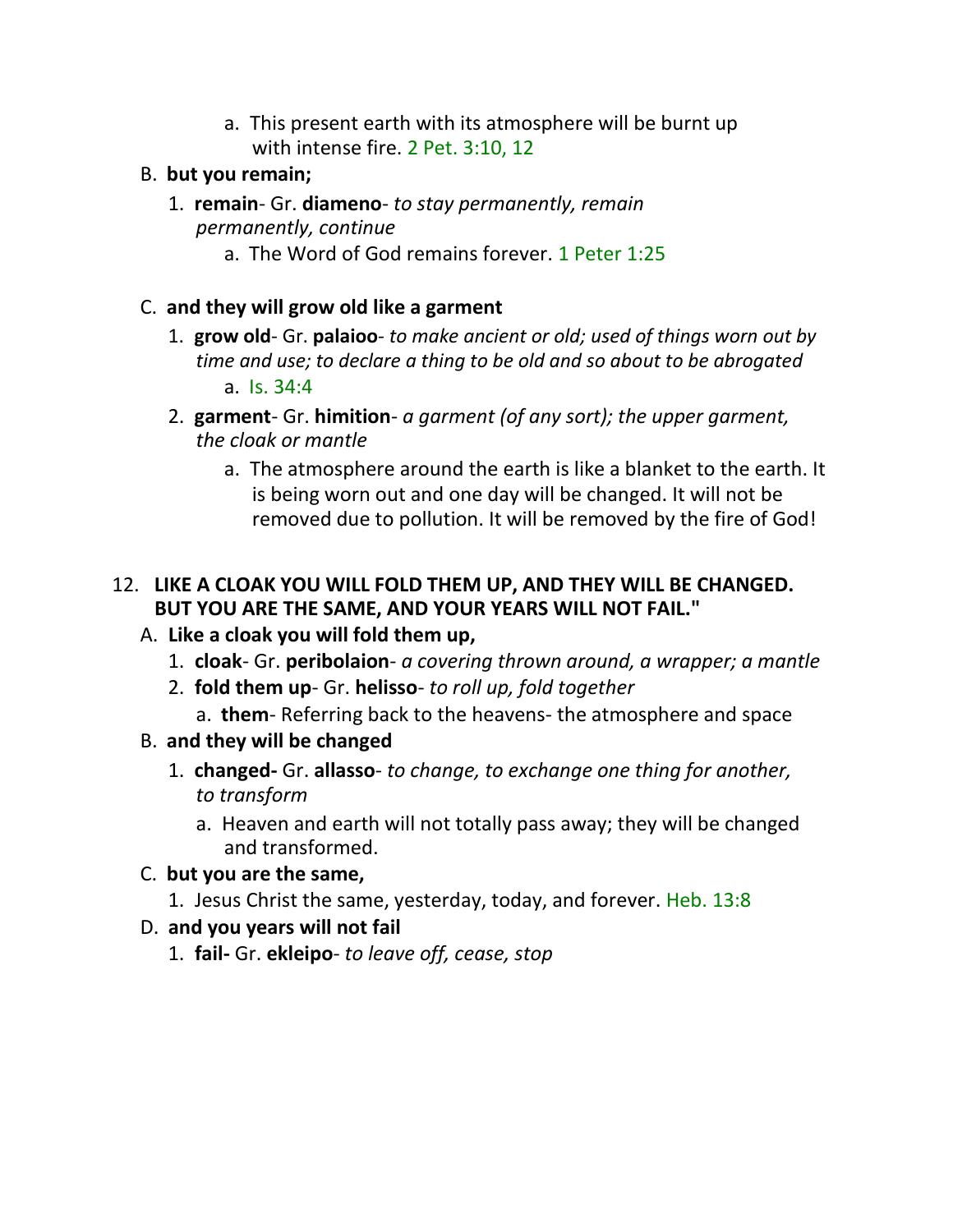#### 13. **But to which of the angels has He ever said: "SIT AT MY RIGHT HAND, TILL I MAKE YOUR ENEMIES YOUR FOOTSTOOL"?**

- A. **But to which of the angels has He ever said this?**
	- 1. None!
- B. **sit at my right hand,**
	- 1. **sit** Gr. **kathemi-** *to sit down, seat one's self*
		- a. Jesus sits as the King/Priest. He sits on His throne and rules with authority. He sits as our High Priest because His mediatorial work has been completed. He makes intercession for us through His blood on the Mercy Seat that cries out throughout eternity better things than that of Abel! Heb. 12:24

# 2. **right hand**

a. The right hand is the place of honor and authority. We are also seated at the right hand of God. We share the honor and authority with Jesus!

# C. **till I make your enemies your footstool**

- 1. **make** Gr. **tithemi** *to put down, lay down*
- 2. **enemies** Gr. **ecthros** *a certain enemy; the hostile one*
- 3. **footstool** Gr. **hupopodion** *to make one a footstool of one's feet, i.e. to subject, to reduce under one's power; metaphorically taken from the practice of conquerors who placed their feet on the necks of their conquered enemies*
	- a. The church is Christ's body. Jesus has already defeated the devil and crushed his head with his heal. Gen. 3:15 The head symbolizes authority. Jesus has crushed the devil's authority. Now we are called to exercise that authority and place our feet on the necks of Jesus' conquered enemies. We are the feet of Jesus!
	- b. This is seen in type when Joshua defeated five kings and then had his leaders place their feet on the enemy's necks. Josh. 10:24 Joshua is the Hebrew form of Jesus! We are the leaders that He is inviting to place our feet on the necks of His defeated enemies!
	- c. Christ will come back when the church has done its job in the earth.